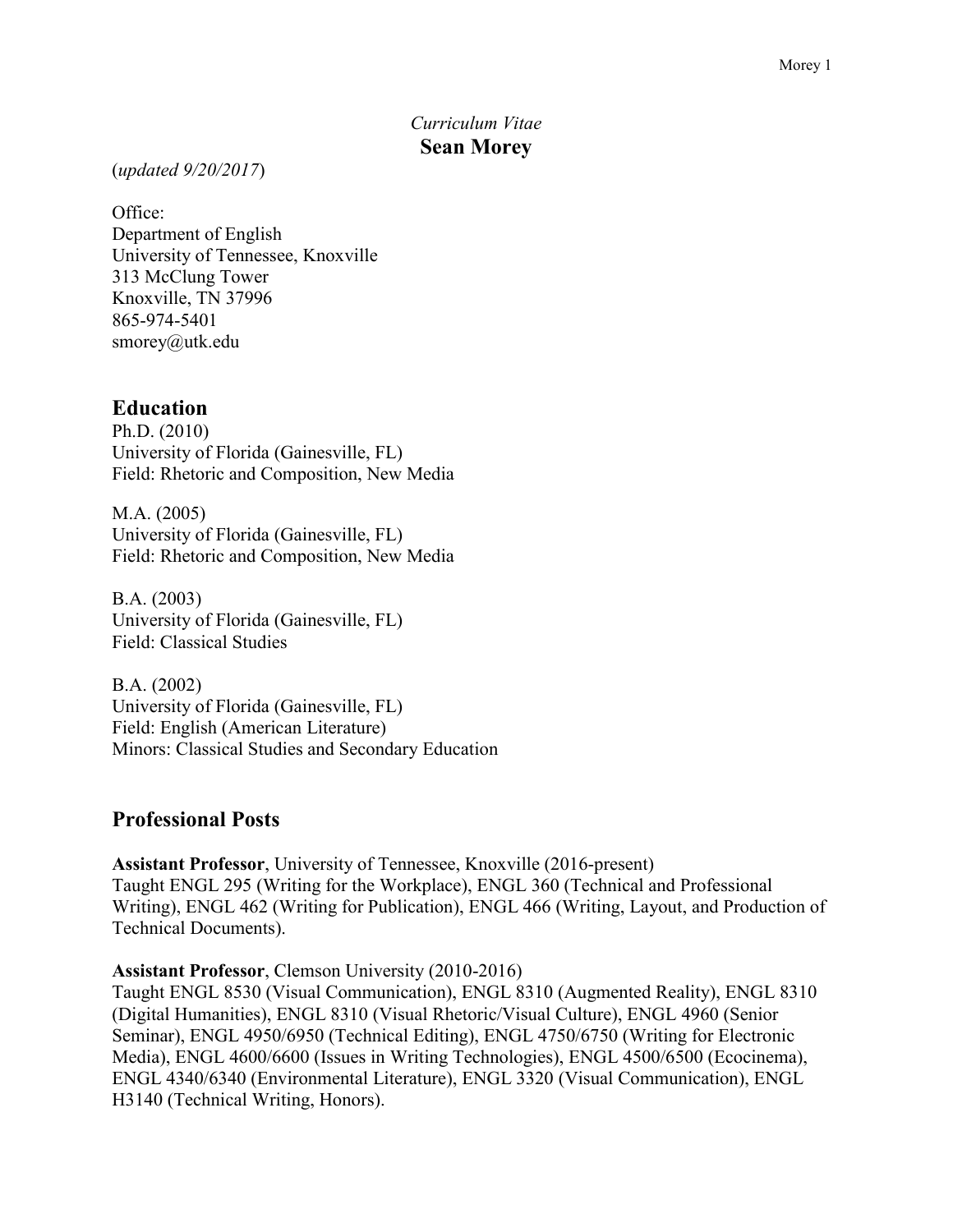Taught ENC 5236 (Advanced Business Writing for Accountants), ENC 3254 (Professional Writing in Elementary Education), ENC 3310 (Advanced Exposition), ENC 2210 (Technical Writing), ENC 1131 (Writing through Media), ENC 1101 (Expository and Argumentative Writing).

# **Teaching Interests**

All levels of rhetoric, writing, and digital studies on the undergraduate level from basic to advanced, including: digital rhetorics; new media; visual communication; visual rhetoric; emerging technologies; electracy; technical and professional communication; digital humanities environmental rhetoric; ecocriticism, and ecocomposition.

# **Publications**

# **Scholarly Monographs**

Morey, Sean. *A Network of Bones: Imagining Key West and the Florida Keys.* Book manuscript under advanced contract with Texas A&M University Press.

Morey, Sean. *Rhetorical Delivery and Digital Technologies: Networks, Affect, Electracy.* Routledge, 2016.

# **Edited Collections**

Morey, Sean, and John Tinnell, editors. *Augmented Reality: Innovative Perspectives Across Art, Industry, and Academia*. Parlor Press, 2017.

Dobrin, Sidney I., and Sean Morey, editors. *Ecosee: Image, Rhetoric, Nature*. State University of New York Press, 2009.

# **Textbooks**

Morey, Sean. *The Digital Writer*. Fountainhead Press, 2017.

Morey, Sean. *The New Media Writer*. Fountainhead Press, 2014.

# **Articles, Book Chapters, and Reviews**

Morey, Sean. "Speculative Zoopoetics." *Rhetorical Speculations*, edited by Scott Sundvall, Utah State University Press, in press.

Morey, Sean, and John Tinnell. "Ubicomposition: Circulation as Production and Abduction in Carlo Ratti's Smart Environments." *Rhetoric, Writing, and Circulation*, edited by Collin Brooke and Laurie Gries, Utah State University Press, in press.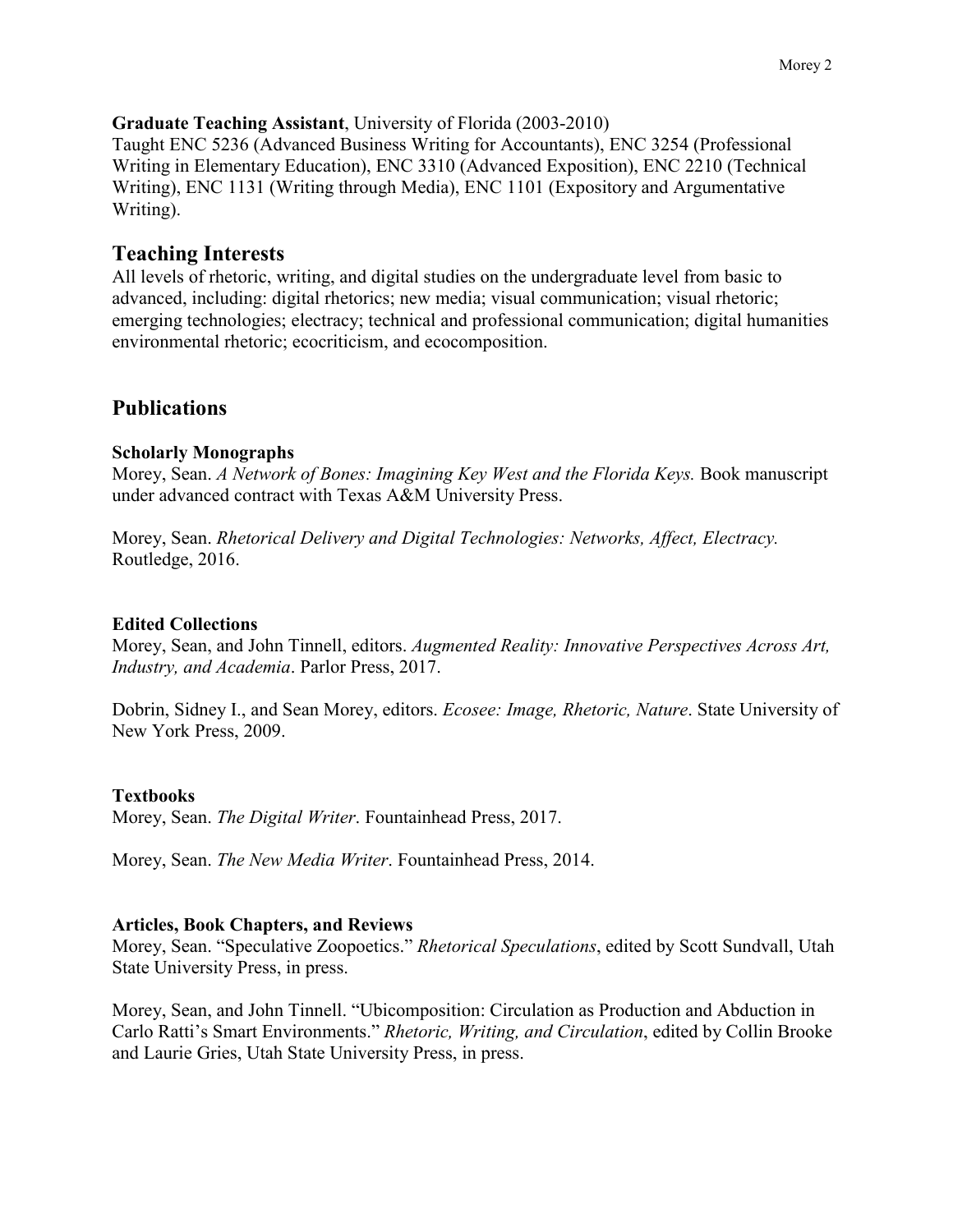Morey, Sean. "Beyond Sharkness: The Avatar that therefore We Are." *TRACE: Journal of Writing, Media, and Ecology*, vol. 1, 2017.

Morey, Sean. "Deepwater Horizon Roadkill Tollbooth (a MEmorial)." *Kairos: A Journal of Rhetoric, Technology, and New Media*, vol. 21, no. 2, 2017.

Van Horn, Nicholas, Aaron Beveridge, and Sean Morey. "Attention Ecology: Trend Circulation and the Typology of Iteration." *Digital Humanities Quarterly*, vol. 10, no. 4, 2016.

Morey, Sean. "Network of Bones: Key West as Underworld." *Florida*, edited by Jeff Rice, Parlor Press, 2015, 17-33.

Morey, Sean. "Becoming T@iled." *Writing Posthumanism, Posthuman Writing*, edited by Sidney I. Dobrin, Parlor Press, 2015, 133-154.

Morey, Sean. "Florida Econography and the Ugly Cuteness of Econs." *Journal of Florida Studies*, vol. 1, no. 3, 2014.

Morey, Sean. "Digital Ecologies." *Ecology, Writing Theory, and New Media: Writing Ecology*, edited by Sidney I. Dobrin, Routledge, 2012, 106-121.

Morey, Sean. "What the Frell Happened?: Rhetorical Strategies of the *Farscape* Community." *Writing and the Digital Generation: Essays on New Media Rhetoric*, edited by Heather Urbanski, McFarland, 2010, 83-85.

Morey, Sean. "A Rhetorical Look at Ecosee." *Ecosee: Image, Rhetoric, Nature*, edited by Sidney I. Dobrin and Sean Morey, State University of New York Press, 2009, 23-52.

Morey, Sean. Review of *Electronic Monuments* by Gregory L. Ulmer. *Rhizomes: Cultural Studies in Emerging Knowledge*, vol. 17, 2008.

# **Presentations**

"Planet Ocean, or How to Feel like an Ocean." Association for the Study of Literature and Environment Biennial Conference. Detroit, MI (June, 2017).

"Interactive Monumentality: Looking for Ghosts through Augmented Reality."  $68<sup>th</sup>$  Annual Convention of the Conference on College Composition and Communication. Portland, OR (March, 2017).

"'Smile You Son-of-a...': Tracking Emojis and Sharks." Rhetoric Society of America Annual Conference. Atlanta, GA (May, 2016).

"Don't Go to Atlanta: Undelivery and the Undead." Rhetoric Society of America Annual Conference. Atlanta, GA (May, 2016).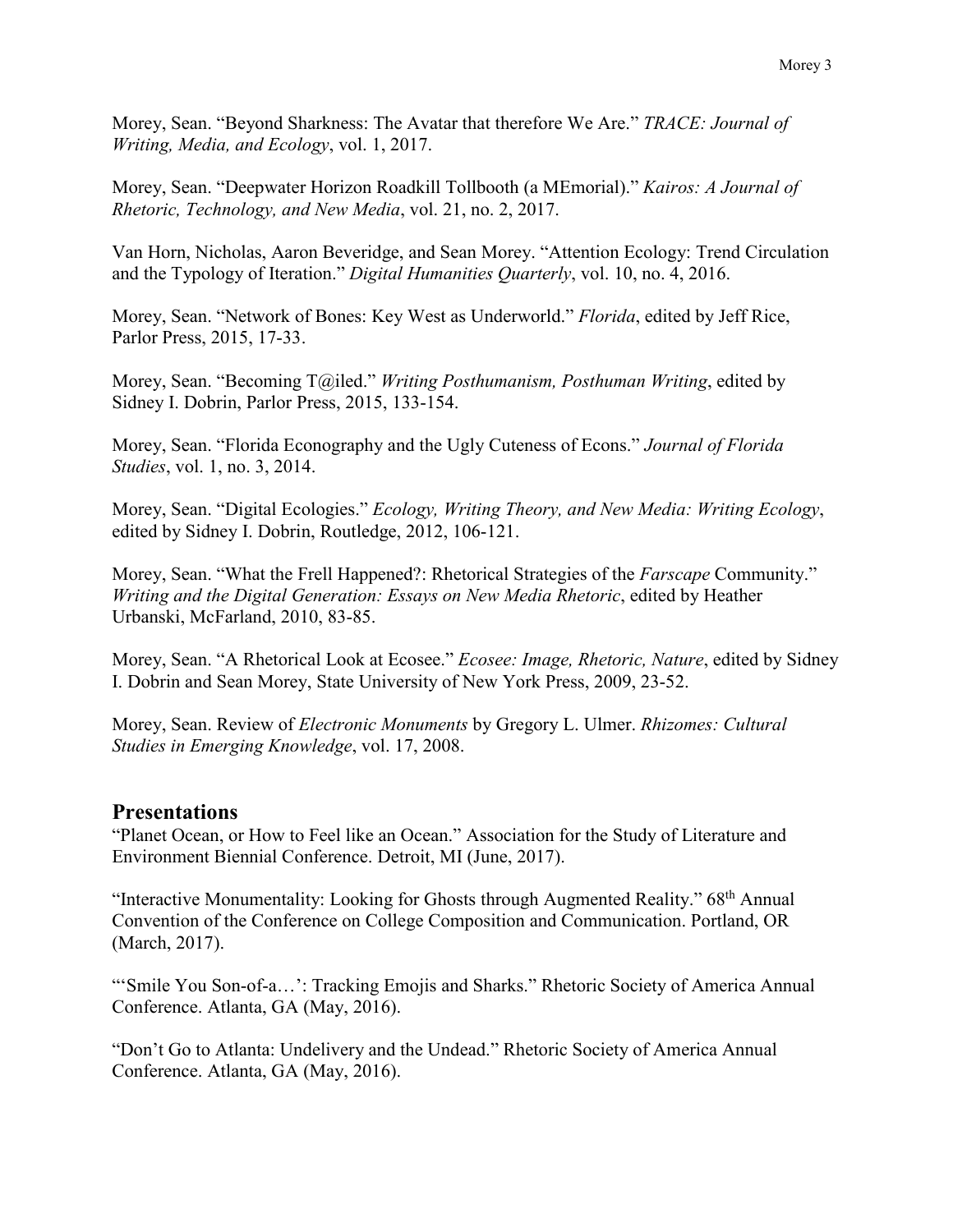"Beyond Value: Evaluating Augmented Reality as Technical Writing." 18<sup>th</sup> Annual Conference of the Association of Teachers of Technical Writing. Tampa, FL (March, 2015).

"Abducting Reality: Risks and Rewards." 66<sup>th</sup> Annual Convention of the Conference on College Composition and Communication. Tampa, FL (March, 2015).

"Perform/Distribute: Augmented Delivery." Rhetoric Society of America Annual Conference. San Antonio, TX (May, 2014).

"Fluid Data: Open Loops, Avatars, Sharks." 65<sup>th</sup> Annual Convention of the Conference on College Composition and Communication. Indianapolis, IN (March, 2014).

"Oops, I Just *ATH* the Bartender: Speaking with Sharks." Western States Rhetoric and Literacy Conference. Salt Lake City, UT (October, 2013).

"Econography." Association for the Study of Literature and Environment Biennial Conference. Lawrence, KS (May, 2013).

"Writing Beyond Nature, Nature Beyond Writing." 64<sup>th</sup> Annual Convention of the Conference on College Composition and Communication. Las Vegas, NV (March, 2013). "MEmorial ArchiTEXTure." Computers and Writing. Raleigh, NC (May, 2012).

"From Screen to Screen: Teaching With/Writing in Video." 63rd Annual Convention of the Conference on College Composition and Communication. St. Louis, MO (March, 2012).

"Cultural SEO: Writing Beyond Robots." Annual Conference of the Association of Teachers of Technical Writing. St. Louis, MO (March, 2012).

"MEmorializing Oil." Association for the Study of Literature and Environment Biennial Conference. Bloomington, IN (June, 2011).

"Relating the Disaster: Mapping the Spill, Mapping Ourselves (a MEmorial)." 62<sup>nd</sup> Annual Convention of the Conference on College Composition and Communication. Atlanta, GA (April, 2011).

"SEO / SEdeO / deSEO: Three Practices of a Networked Rhetoric." Annual Conference of the Association of Teachers of Technical Writing. Atlanta, GA (April, 2011).

"Information Electracy: Developing a Category System for the Image." Georgia Conference on Information Literacy. Savannah, GA (October, 2008).

"Phantom Images: Constructing a Metaphysics for Looking." UF English Graduate Organization 7th Annual Conference. Gainesville, FL (October, 2007).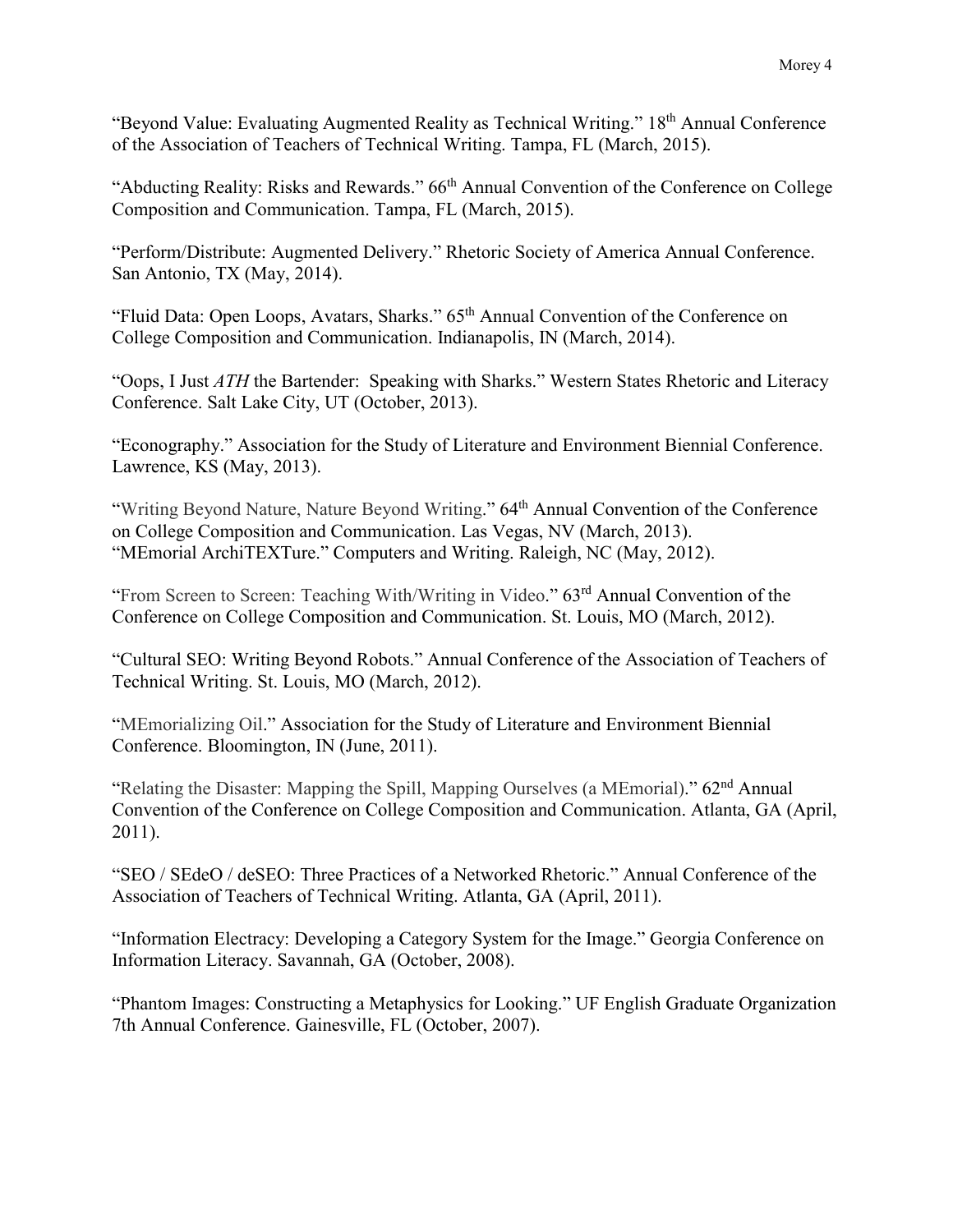"Technical Writing and the MOO: Possibilities for 'Writing' Communities."  $57<sup>th</sup>$  Annual Convention on the Conference on College Composition and Communication. Chicago, IL (March, 2006).

"Ecosee: Toward a Visual Rhetoric and Composition of Nature." Conference on College Composition and Communication. Chicago, IL (March, 2006).

"The Shark in Modern Culture: Beauty and the Beast" (with George H. Burgess). *American Elasmobranch Society Annual Meeting*. State College, PA (July, 2001).

### **Administrative Experience**

Program Director. Master of Arts in Professional Communication, Department of English, Clemson University (2015-2016).

### **Professional Activities**

Reviews Editor. *Composition Forum: A Journal of Pedagogical Theory in Rhetoric and Composition* (2017-present).

Member. Conference on College Composition and Communication Newcomers' Orientation Committee (2013-present).

Rhetoric and Communication Editor. *Journal of Florida Studies* (2014-present).

Advisory Board. Proposed project: "MassMine: Collecting and Archiving Big Data for Social Media Humanities Research." Trace Innovations, University of Florida (2014-present).

Collaborator. Proposed project: "The Old Faithful Mobile AISL Project." Yellowstone National Park (2014-present).

Reviewer. *Communication Design Quarterly* (2017).

Reviewer. *Enculturation: A Journal of Rhetoric, Writing, and Culture* (2017).

Reviewer. Routledge (2017).

Reviewer. Utah State University Press (2016).

Reviewer. Pearson (2014).

Proposal Reviewer. 2013 International Symposium on Mixed and Augmented Reality (2013).

Participant. Conference on College Composition and Communication Newcomers' Orientation Station. 64<sup>th</sup> Annual Convention of the Conference on College Composition and Communication. Las Vegas, NV (2013).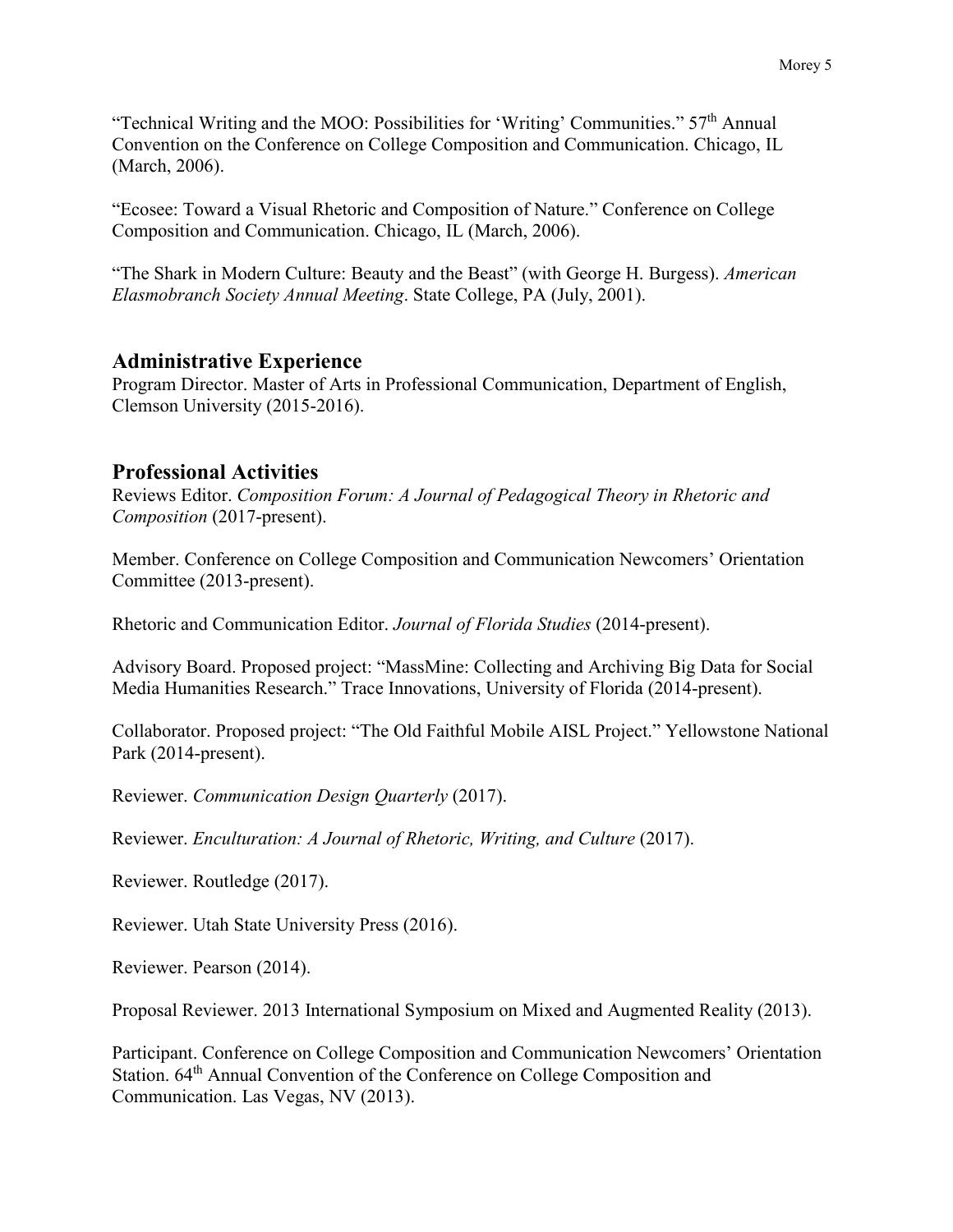Proposal Reviewer. Computers and Writing 2013 Annual Conference (2013).

Reviewer. Bedford/St. Martin's (2012).

Participant. Conference on College Composition and Communication Newcomers' Orientation Station. 63rd Annual Convention of the Conference on College Composition and Communication. St. Louis, MO (2012).

Reviewer. Bedford/St. Martin's (2010).

Member. UFF Web site and Communications Committee (2009).

Moderator. "Where Is the Body?" Digital Assembly Group 4<sup>th</sup> Annual Conference. Gainesville, FL (2009).

Moderator. "(Re)Productions: Fan Fiction and Popular Media." UF English Graduate Organization 8th Annual Conference. Gainesville, FL (2008).

Co-organizer. Invent-L Conference 2007: Imaging Place. University of Florida. Gainesville, FL (2007).

Member. New Grad Student Orientation Staff (under the auspices of the WPA Advisory Committee) (2005).

### **Sponsored Research Funding**

Faculty Research Grant. "A Network of Bones: Imagining Key West and the Florida Keys." Primary Investigator, \$2231.95, 3/26/2015-5/15/2016.

Pearce Center for Professional Communication Funded Project. "Augmenting Student Engagement through Augmented Reality." Primary Investigator, \$1500, 4/12/2013.

Idol-South Endowment. "Imaging the Disaster (a MEmorial toward Digital Nature)." Primary Investigator, \$300, 4/26/2012.

Pearce Center for Professional Communication Funded Project. "Imaging the Disaster (a MEmorial toward Digital Nature)." Primary Investigator, \$1000, 9/19/2011.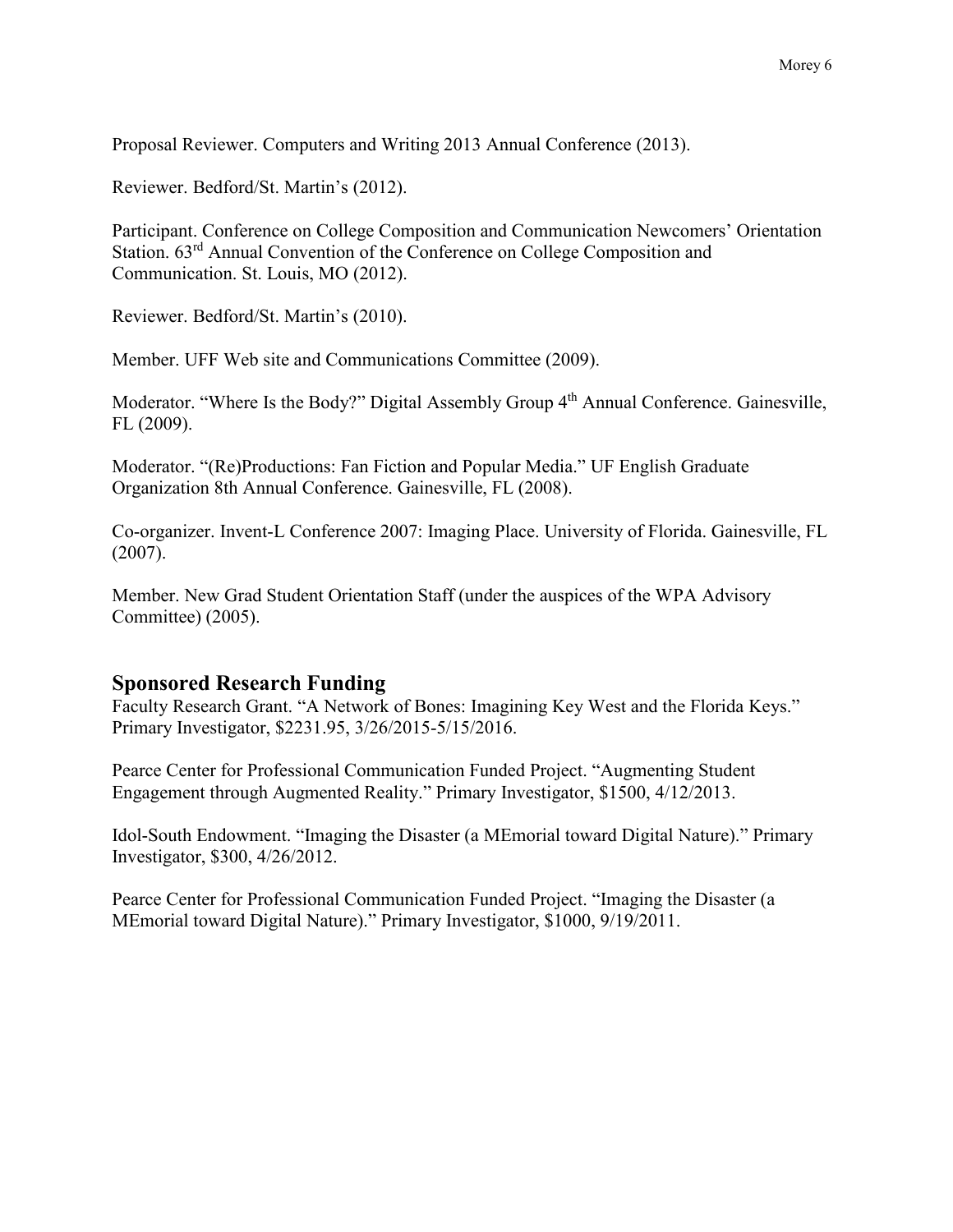#### **Dissertation and Thesis Committees**

Jason Crider (MA), Chair Taylor Stukes (MA), Chair Todd Smith (MA), Reader Christopher Rico (MA), Reader Shelley Lloyd (MA), Reader Hailey Zertuche (PhD), Reader John Jay Jacobs (PhD), Reader Drew Stowe (PhD), Reader Andrew Barrocas (MA), Chair Roxanne Ball (MA), Chair Molly Collins (MA), Reader Suzanne Brawley (MA), Reader Joinne' Ruff (MA), Reader Katrina Torbert (MA), Reader Matthew Russell (MA), Reader Caleb Milligan (MA), Chair Hilary Richards (MA), Reader Katie Mawyer (MA), Reader Kate Harner (MA), Reader

Laura Smith (MA), Reader Kiera Prince (MA), Reader Victoria Hurst (MA), Reader William Qualkinbush (MA), Chair Christine Mahoney (MA), Chair William Pope (MA), Chair William Blalock (MA), Reader Heidi Stewart (MA), Reader Joey Evans (MA), Reader Curtis Newbold (PhD), Reader Turner Vaughn (MA), Reader Hayley Black (MA), Reader Mary Parker (MA), Reader Caroline Moore (MA), Reader Katy Ross Committee (MA), Reader Sarah Brown (MA), Reader Lauren Woolbright (MA), Reader Paula Sullivan (MA), Reader

#### **Department, College, and University Committees**

Member. Communicating through Writing (WC) subcommittee of the University's General Education Committee, University of Tennessee. 2017-present.

Member. MA Admissions Committee, University of Tennessee. 2017-present.

Member. Professional Writing Internships, University of Tennessee. 2017-present.

Member. Website and Communications Committee, University of Tennessee. 2016-present.

Member. Recruitment Committee, University of Tennessee. 2016-present.

Member. Graduate Advisory Council, Clemson University. 2015-2016.

Member. Academic Technology Council, Clemson University. 2015-2016.

Member. RCID Advisory Committee, Clemson University. 2015-2016.

Member. STEAM Task Force, Clemson University. 2014-2016.

Member. Curriculum Committee, Clemson University. 2014-2016.

Member. Planning Committee for World Cinema Major, Clemson University. 2014-2015.